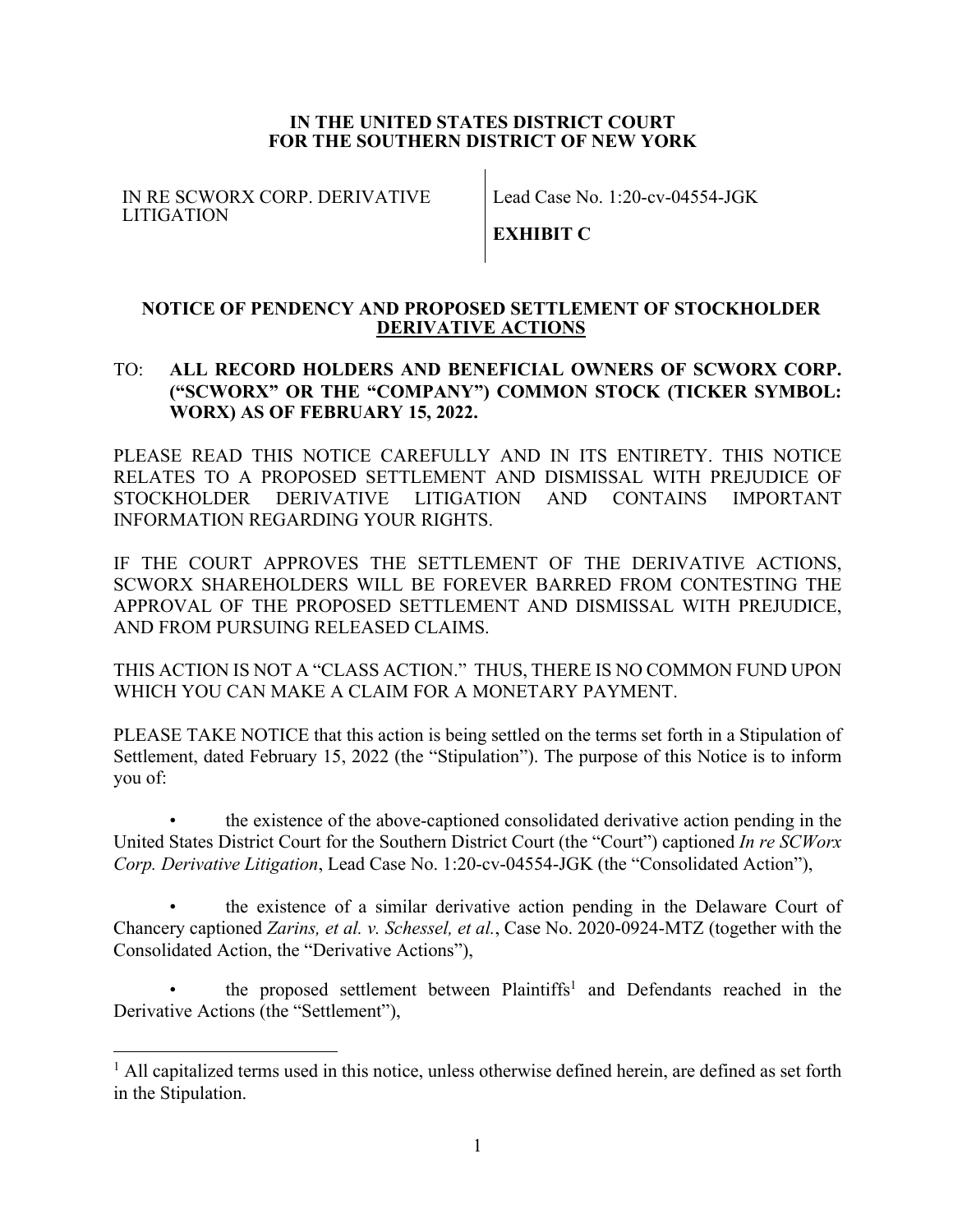• the hearing to be held by the Court to consider the fairness, reasonableness, and adequacy of the Settlement and dismissal of the Consolidated Action with prejudice,

- Plaintiffs' Counsel's application for fees and expenses, and
- Plaintiffs' monetary service awards.

This Notice describes what steps you may take in relation to the Settlement. This Notice is not an expression of any opinion by the Court about the truth or merits of Plaintiffs' claims or Defendants' defenses. This Notice is solely to advise you of the proposed Settlement of the Derivative Actions and of your rights in connection with the proposed Settlement.

### Summary

On February 15, 2022, SCWorx, in its capacity as a nominal defendant, entered into the Stipulation to resolve the Derivative Actions filed derivatively on behalf of SCWorx, in the Court and in the Delaware Court of Chancery against certain current and former directors and officers of the Company and against the Company as a nominal defendant. The Stipulation and the settlement contemplated therein (the "Settlement"), subject to the approval of the Court, are intended by the Parties to fully, finally, and forever compromise, resolve, discharge, and settle the Released Claims and to result in the complete dismissal of the Derivative Actions with prejudice, upon the terms and subject to the conditions set forth in the Stipulation. The Settlement was reached after the Parties participated in a full-day videoconference mediation with Jed Melnick, Esq. of JAMS, a nationally recognized mediator with extensive experience mediating complex stockholder disputes similar to the Derivative Actions. The proposed Settlement requires the Company to adopt certain corporate governance reforms, as outlined in Exhibit A to the Stipulation.

In light of the substantial benefits conferred upon SCWorx by Plaintiffs' Counsel's efforts, after engaging in arm's length negotiations with the assistance of the Mediator, the Individual Defendants agreed to cause their D&O insurers to pay Plaintiffs' Counsel's attorneys' fee and expenses in the amount of \$300,000 (the "Fee and Expense Amount"), subject to Court approval. Plaintiffs' Counsel may also apply to the Court for \$1,500 service awards to be paid to each of the three Plaintiffs (the "Service Awards"), to be paid out of the Fee and Expense Amount, which Defendants shall not oppose.

This notice is a summary only and does not describe all of the details of the Stipulation. For full details of the matters discussed in this summary, please see the full Stipulation and its exhibits posted on the Company's website, www.scworx.com, contact Plaintiffs' Counsel at the addresses listed below, or inspect the full Stipulation and its exhibits filed with the Clerk of the Court.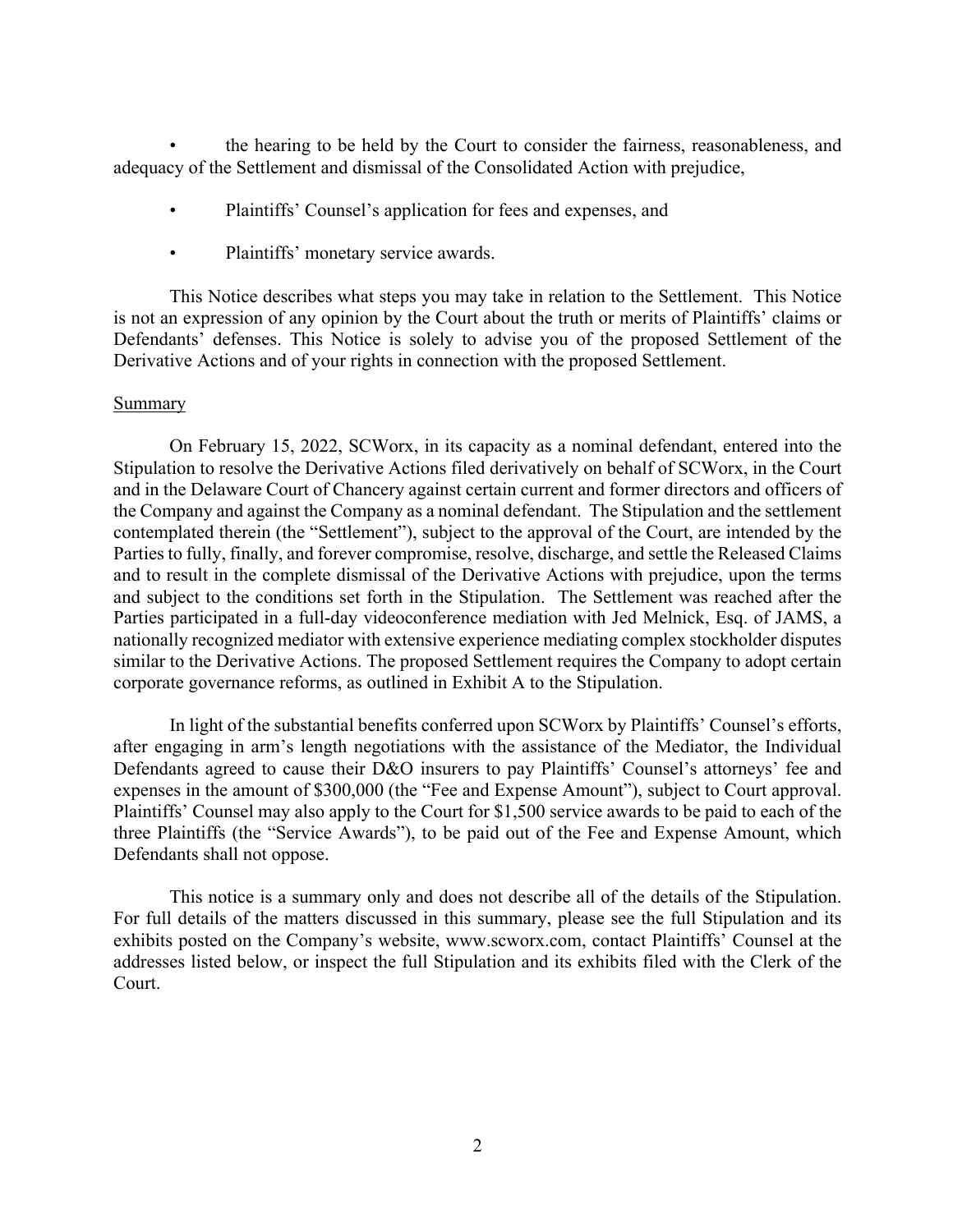#### What are the Lawsuits About?

The Derivative Actions are brought derivatively on behalf of nominal defendant SCWorx and allege that the Individual Defendants breached their fiduciary duties and committed other violations of law by making and/or causing the Company to make materially false statements or omissions to the investing public, and by causing the Company to fail to maintain internal controls. Specifically, the Derivative Actions allege that Defendants issued false and misleading statements indicating that SCWorx had the capacity to successfully enter the market for selling COVID-19 test kits and had secured lucrative purchase and supply agreements for COVID-19 test kits purportedly worth millions of dollars for the Company

### Why is there a Settlement of the Derivative Actions?

The Court has not decided in favor of Defendants or Plaintiffs in the Consolidated Action. Instead, the Parties have agreed to the Settlement to avoid the distraction, costs, and risks of further litigation, and because the Company has determined that the corporate governance reforms adopted by the Company as part of the Settlement provide substantial benefits to SCWorx and its shareholders.

Defendants have denied and continue to deny each and all of the claims and contentions alleged by Plaintiffs in the Derivative Actions. The Individual Defendants have expressly denied and continue to deny all charges of wrongdoing or liability against them arising out of any of the conduct, statements, acts, or omissions alleged, or that could have been alleged, in the Derivative Actions. Nonetheless, Defendants have concluded that it is desirable for the Derivative Actions to be fully and finally settled in the matter and upon the terms and conditions set forth in this Stipulation.

### The Settlement Hearing, and Your Right to Object to the Settlement

On March 25, 2022, the Court entered an order preliminarily approving the Stipulation and the Settlement contemplated therein (the "Preliminary Approval Order") and providing for notice of the Settlement to be made to SCWorx shareholders. The Preliminary Approval Order further provides that the Court will hold a hearing (the "Settlement Hearing") on June 29, 2022 at 2:30 p.m. before the Honorable John G. Koeltl at the U.S. District Court for the Southern District of New York, 500 Pearl Street New York, NY 10007 to among other things: (i) determine whether the proposed Settlement is fair, reasonable and adequate and in the best interests of the Company and its shareholders; (ii) consider any objections to the Settlement submitted in accordance with this Notice; (iii) determine whether a judgment should be entered dismissing all claims in the Consolidated Action with prejudice, and releasing the Released Claims against the Released Persons; (iv) whether the Court should approve the agreed-to Fee and Expense Amount; (v) whether the Court should approve the Service Awards, which shall be funded from the Fee and Expense Amount to the extent approved by the Court; and (vii) consider any other matters that may properly be brought before the Court in connection with the Settlement.

The Court may, in its discretion, change the date and/or time of the Settlement Hearing without further notice to you. The Court also has reserved the right to hold the Settlement Hearing telephonically or by videoconference without further notice to you. If you intend to attend the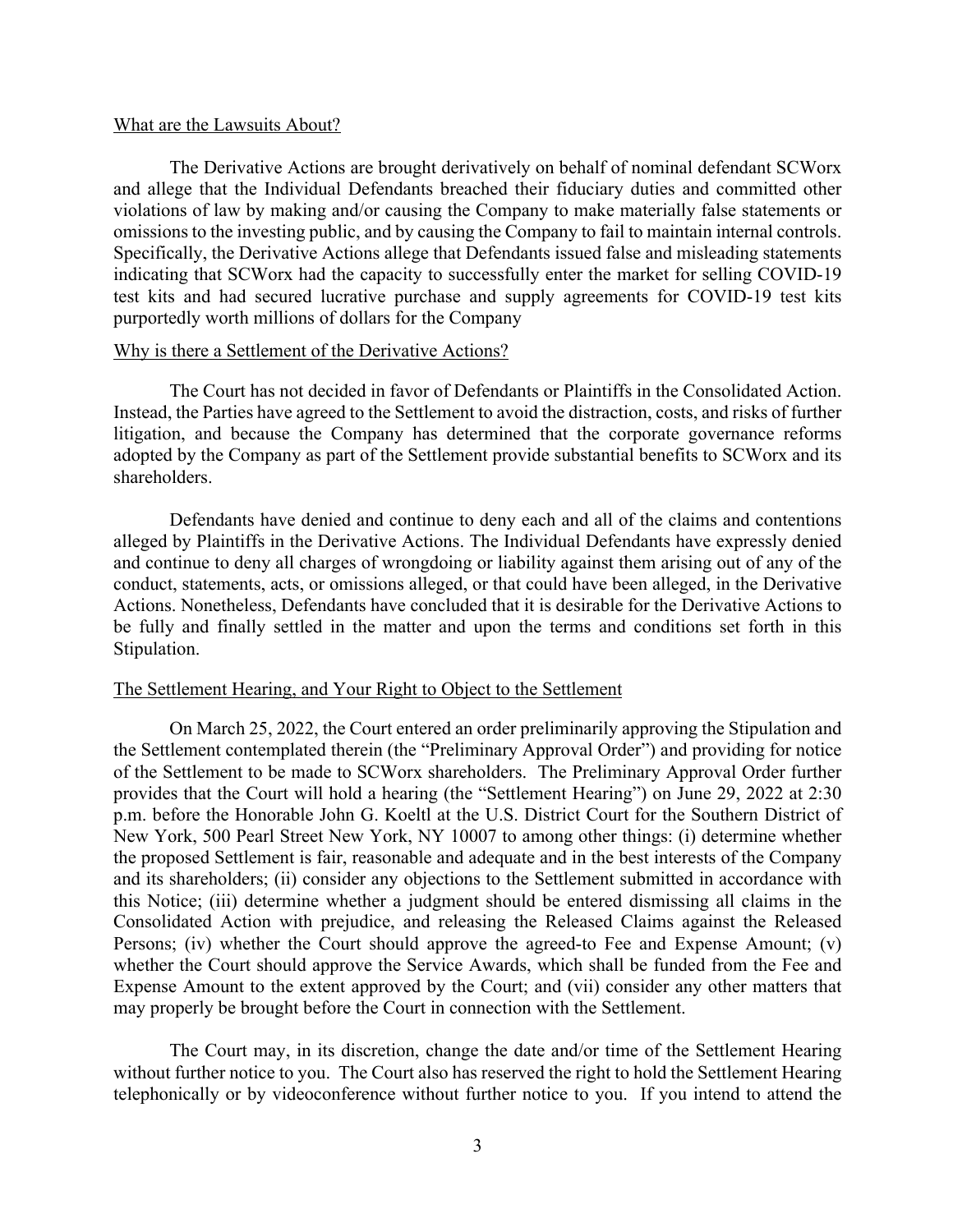Settlement Hearing, please consult the Court's calendar and/or the website of SCWorx, www.scworx.com for any change in date, time or format of the Settlement Hearing.

Any SCWorx shareholder who wishes to object to the fairness, reasonableness, or adequacy of the Settlement as set forth in the Stipulation, or to the agreed-upon Fee and Expense Amount or Service Awards, may file with the Court a written objection. An objector must at least twenty-one (21) calendar days prior to the Settlement Hearing: (1) file with the Clerk of the Court and serve (either by hand delivery or by first class mail) upon the below listed counsel a written objection to the Settlement setting forth (a) the nature of the objection, (b) proof of ownership of SCWorx common stock as of February 15, 2022 and through the date of the filing of any such objection, including the number of shares of SCWorx common stock held and the date of purchase or acquisition, (c) any and all documentation or evidence in support of such objection; (d) the identities of any cases, by name, court, and docket number, in which the shareholder or his, her, or its attorney has objected to a settlement in the last three years; and (2) if intending to appear, and requesting to be heard, at the Settlement Hearing, he, she, or it must, in addition to the requirements of (1) above, file with the Clerk of the Court and serve (either by hand delivery or by first class mail) upon the below listed counsel (a) a written notice of his, her, or its intention to appear at the Settlement Hearing, (b) a statement that indicates the basis for such appearance, (c) the identities of any witnesses he, she, or it intends to call at the Settlement Hearing and a statement as to the subjects of their testimony, and (d) any and all evidence that would be presented at the Settlement Hearing. Any objector who does not timely file and serve a notice of intention to appear in accordance with this paragraph shall be foreclosed from raising any objection to the Settlement and shall not be permitted to appear at the Settlement Hearing, except for good cause shown.

IF YOU MAKE A WRITTEN OBJECTION, IT MUST BE ON FILE WITH THE CLERK OF *THE COURT NO LATER THAN JUNE 7, 2022.* The Clerk's address is:

> Clerk of the Court, U.S. District Court for the Southern District of New York, 500 Pearl Street New York, NY 10007

*YOU ALSO MUST DELIVER COPIES OF THE MATERIALS TO PLAINTIFFS' COUNSEL AND DEFENDANTS' COUNSEL SO THEY ARE RECEIVED NO LATER THAN JUNE 7, 2022.* Counsel's addresses are:

## **Counsel for Plaintiffs:**

THE ROSEN LAW FIRM, P.A. Phillip Kim 275 Madison Avenue, 40th Floor New York, NY 10016 Telephone: (212) 686-1060 E-mail: pkim@rosenlegal.com

THE BROWN LAW FIRM, P.C. Timothy Brown

GAINEY McKENNA & EGLESTON Thomas J. McKenna 501 Fifth Avenue, 19th Floor New York, NY 10017 Telephone: (212) 983-1300 Email: tjmckenna@gme-law.com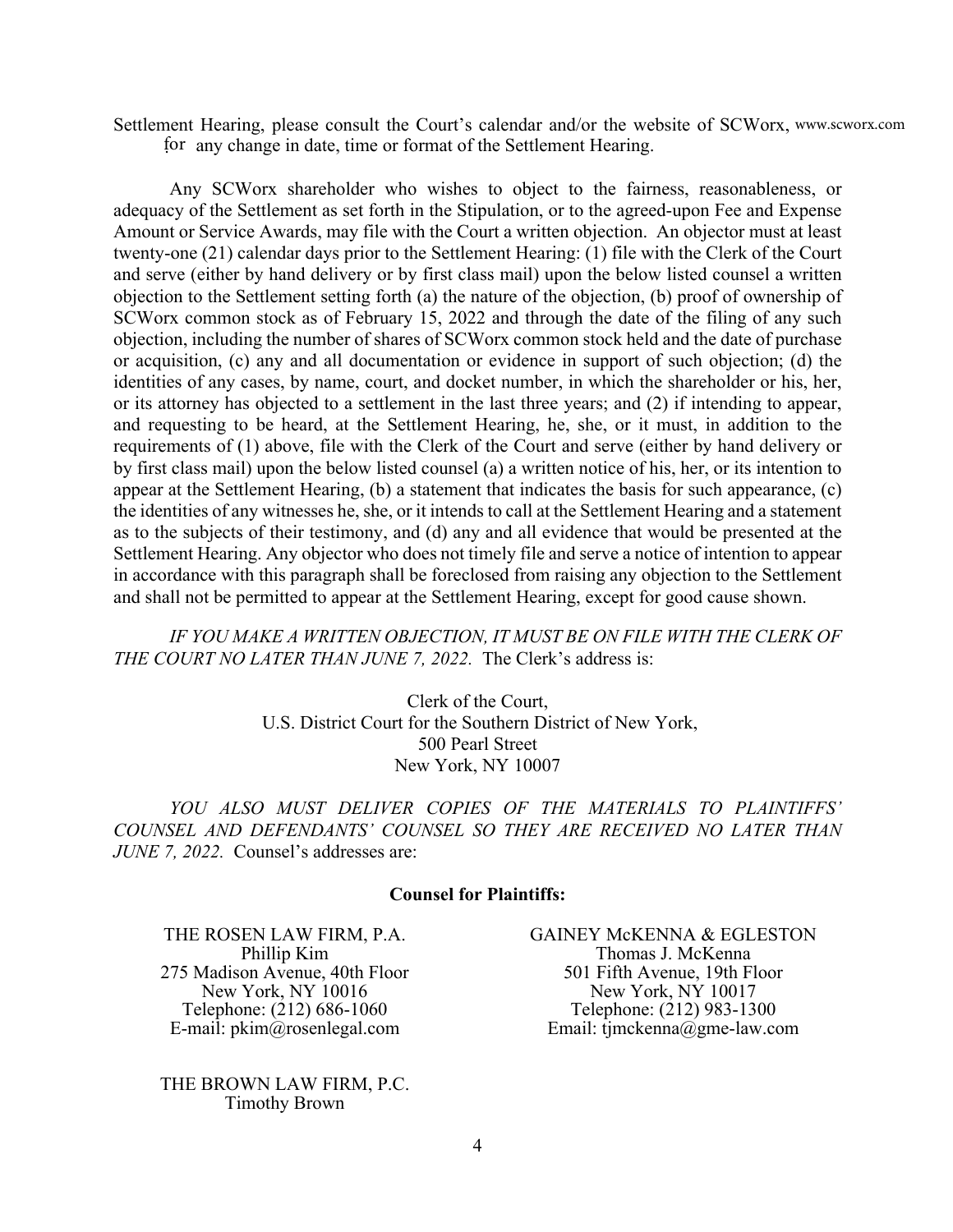767 Third Avenue, Suite 2501 New York, NY 10017 Telephone: (516) 922-5427 E-mail: tbrown@thebrownlawfirm.net

#### **Counsel for Defendants:**

KING & SPALDING LLP Paul R. Bessette 1185 Avenue of the Americas New York, NY 10036 Telephone: (212) 556-2100 Email: pbessette@kslaw.com PASHMAN STEIN WALDER HAYDEN, P.C. Bruce S. Rosen Bell Works 101 Crawfords Corner Road, Suite 4202 Holmdel, NJ 07733 Telephone: (732) 852-2481 Telephone: (973) 457-0123 Email: brosen@pashmanstein.com

LAW OFFICES OF CAROLE R. BERNSTEIN Carole R. Bernstein 41 Maple Avenue North Westport, CT 06880 Telephone: (203) 255-8698 Email: cbernsteinesq@gmail.com

An objector may file an objection on his, her, or its own or through an attorney hired at his, her, or its own expense. If an objector hires an attorney to represent him, her, or it for the purposes of making such objection, the attorney must serve (either by hand delivery or by first class mail) a notice of appearance on the counsel listed above and file such notice with the Court no later than twenty-one (21) calendar days before the Settlement Hearing. Any SCWorx shareholder who does not timely file and serve a written objection complying with the above terms shall be deemed to have waived, and shall be foreclosed from raising, any objection to the Settlement, and any untimely objection shall be barred.

Any objector who files and serves a timely, written objection in accordance with the instructions above, may appear at the Settlement Hearing either in person or through counsel retained at the objector's expense. Objectors need not attend the Settlement Hearing, however, in order to have their objections considered by the Court.

If you are an SCWorx shareholder and do not take steps to appear in this action and object to the proposed Settlement, you will be bound by the Judgment of the Court and will forever be barred from raising an objection to the settlement in this Consolidated Action, and from pursuing any of the Released Claims.

**SCWORX SHAREHOLDERS AS OF FEBRUARY 15, 2022 WHO HAVE NO OBJECTION TO THE SETTLEMENT DO NOT NEED TO APPEAR AT THE SETTLEMENT HEARING OR TAKE ANY OTHER ACTION.**